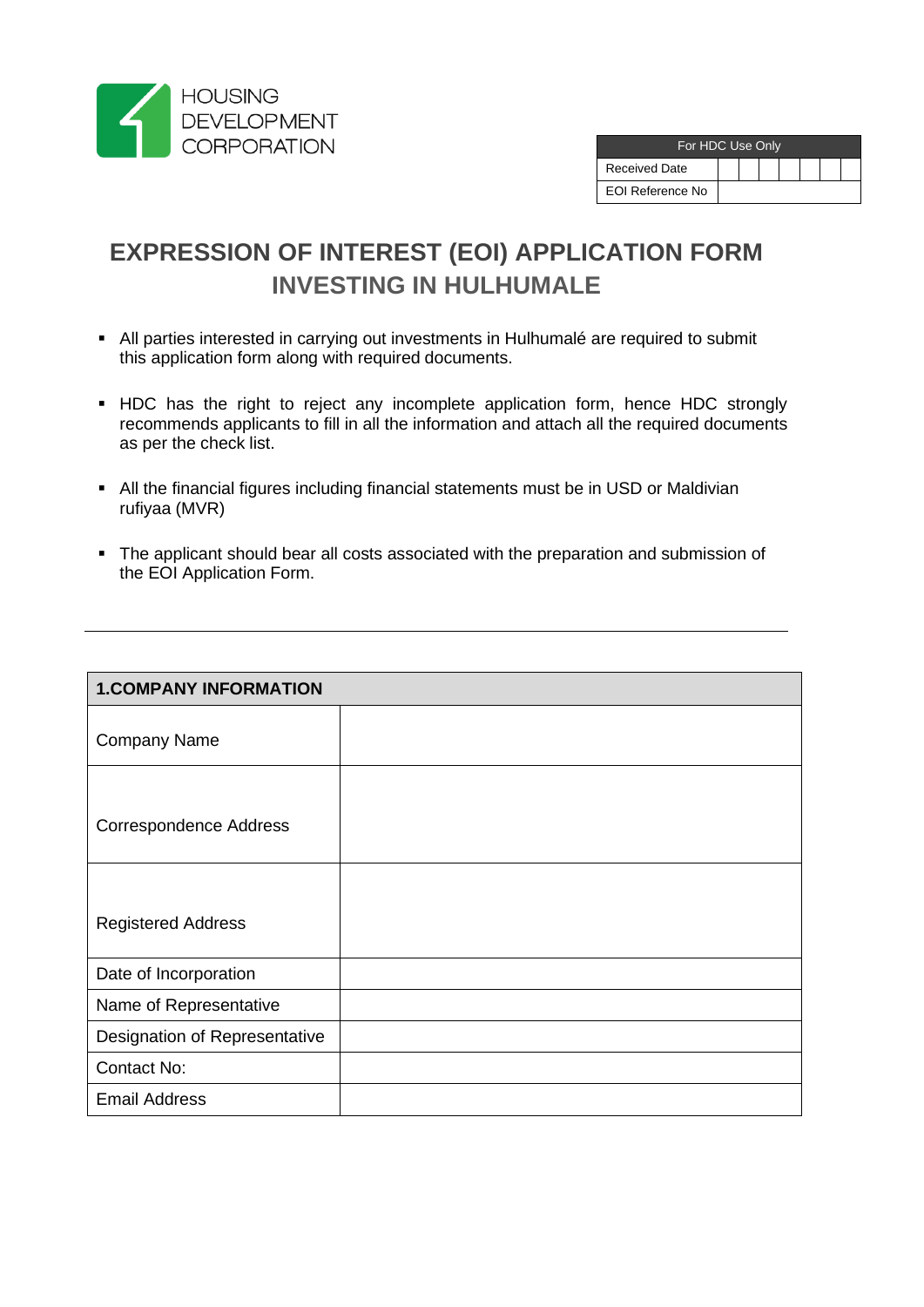| <b>2. COMPANY OPERATION</b>                         |  |
|-----------------------------------------------------|--|
| <b>Business Sector</b>                              |  |
| Details of Business / Work                          |  |
| No. of Employees                                    |  |
| Completed Projects / Works /<br>Previous Experience |  |

| <b>3. PROPOSED PROJECT DETAILS</b>                                                  |  |  |  |
|-------------------------------------------------------------------------------------|--|--|--|
| <b>Proposed Development</b>                                                         |  |  |  |
| Land Requirement (plot area<br>/ gross floor area GFA)                              |  |  |  |
| Estimated Project Value /<br><b>Investment Value</b>                                |  |  |  |
| Description of the Proposed<br>Development / Products and<br><b>Service Offered</b> |  |  |  |
| <b>Preferred Business Model</b>                                                     |  |  |  |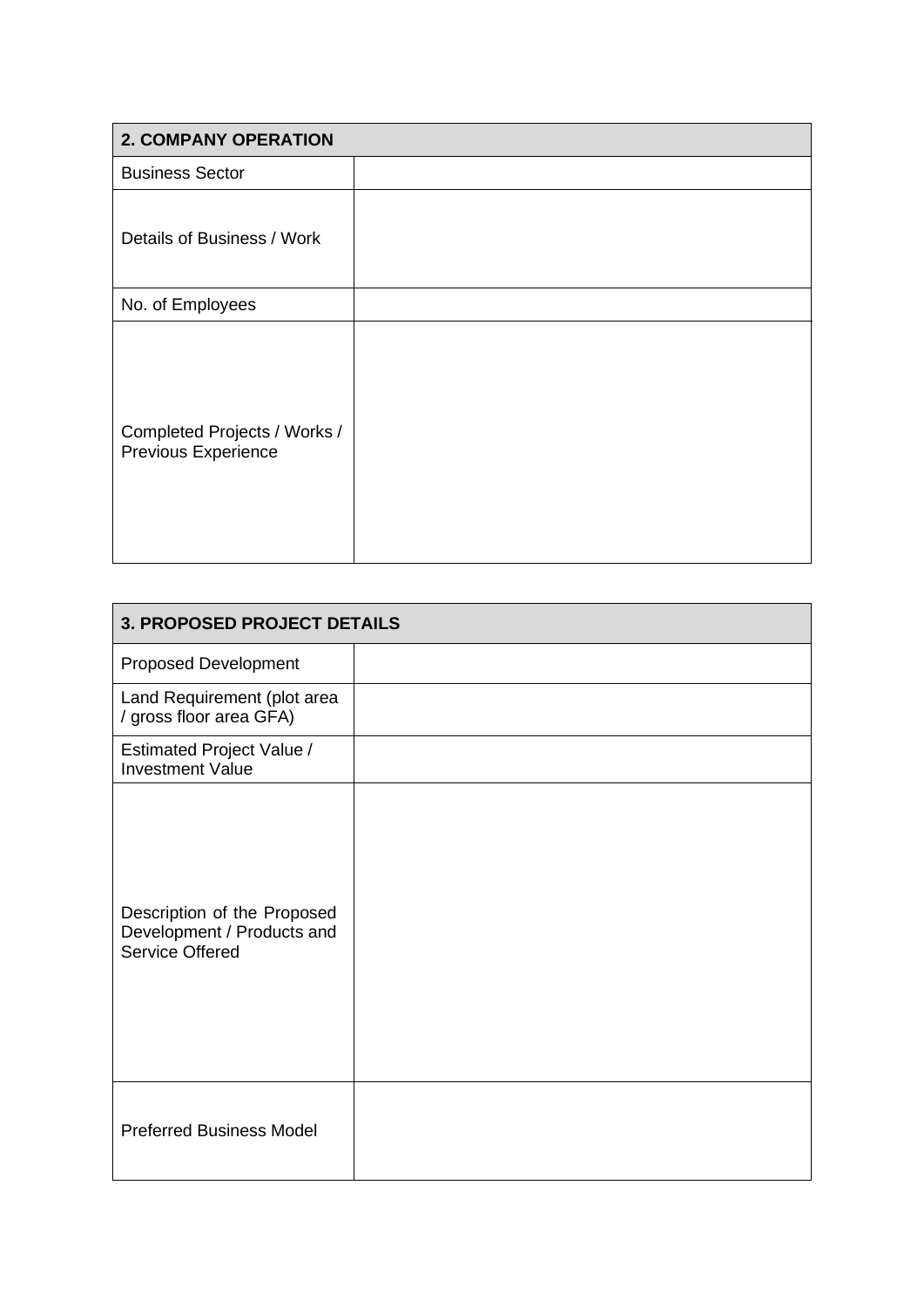| Method of Project Financing                                            |  |
|------------------------------------------------------------------------|--|
| <b>Corporate Social</b><br><b>Responsibility (CSR)</b><br>Contribution |  |
| Socio economic benefits of<br>the development                          |  |

| <b>4. REQUIRED DOCUMENTS</b> |                                                                                                                                      | Tick if submitted |            |
|------------------------------|--------------------------------------------------------------------------------------------------------------------------------------|-------------------|------------|
|                              |                                                                                                                                      | Applicant         | <b>HDC</b> |
| $\mathbf{1}$                 | <b>Company Registration Certificate</b>                                                                                              |                   |            |
| $\overline{2}$               | <b>Company Profile</b>                                                                                                               |                   |            |
| 3                            | Documents showing experience in field (i.e. project completion<br>certificate, reference letter)                                     |                   |            |
| 4                            | Audited Financial Statement of the past 3 years                                                                                      |                   |            |
| 5                            | Tax Clearance Report from Maldives Inland Revenue Authority<br>(MIRA) showing no due payment (for company registered in<br>Maldives) |                   |            |
| 6                            | Declaration of Pending or Threatened Litigations as per Format<br>1. The declaration shall be notarized from Notary Public.          |                   |            |
| 7                            | Declaration of No Pending Litigation as per Format 2. The<br>declaration shall be notarized from Notary Public.                      |                   |            |

| <b>5. DECLARATION</b>                                                                                                                                           |               |  |  |
|-----------------------------------------------------------------------------------------------------------------------------------------------------------------|---------------|--|--|
| We hereby declare that all the details given are true to the best of our knowledge and that<br>acceptance of this application is at the sole discretion of HDC. |               |  |  |
| <b>Authorized Signatory</b>                                                                                                                                     | Company Stamp |  |  |
|                                                                                                                                                                 |               |  |  |
| Sign:                                                                                                                                                           |               |  |  |
| Name:                                                                                                                                                           |               |  |  |
| Designation:                                                                                                                                                    |               |  |  |
| Date                                                                                                                                                            |               |  |  |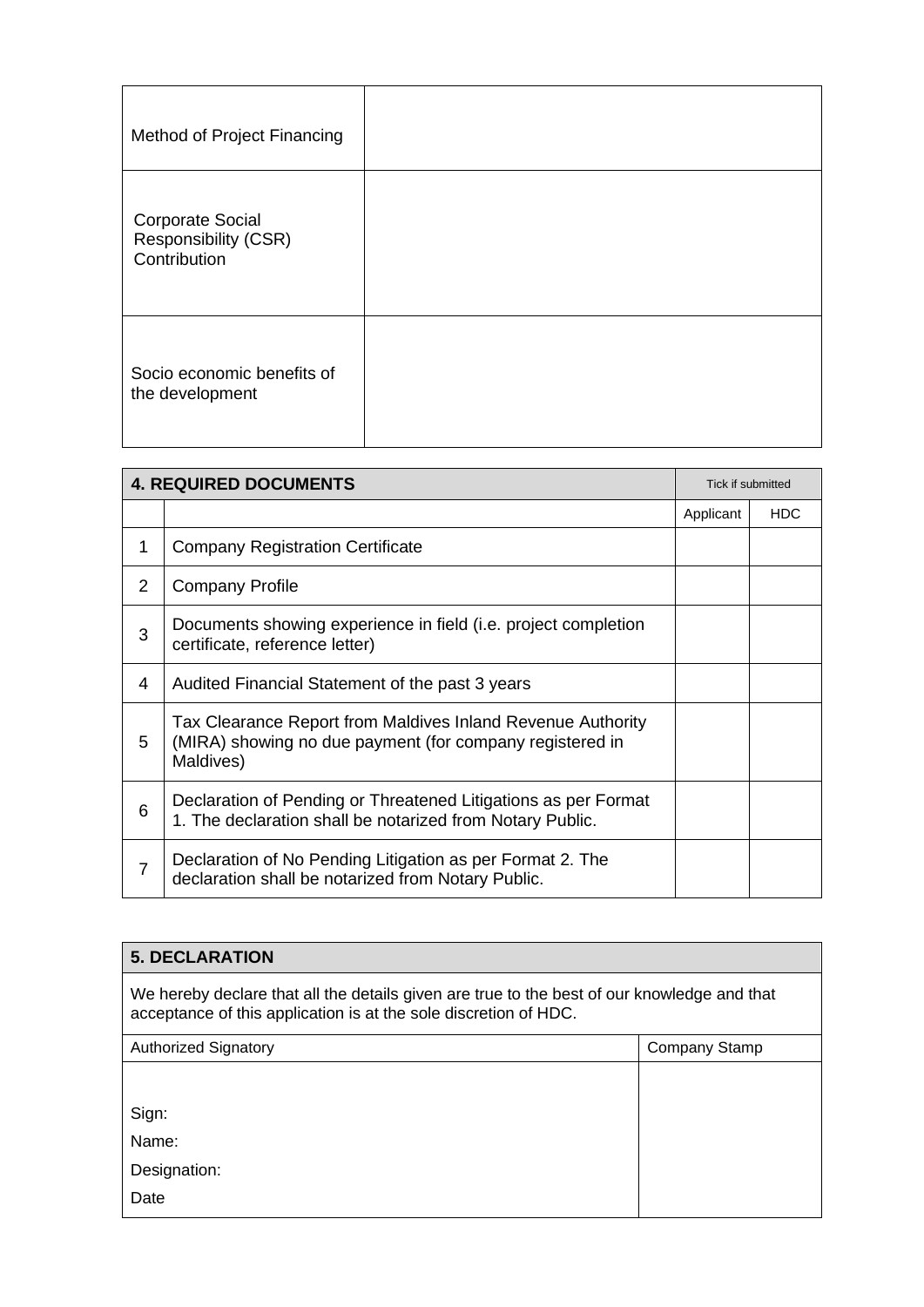#### **Format 1 - Declaration of Pending or Threatened Litigations**

Housing Development Corporation Limited, HDC Building, Hulhumalé, Republic of Maldives

[Date]

Dear Sir/ Madam,

#### **Project:**

#### **Re; Declaration of Pending or Threatened Litigations**

Following is the list of all ongoing litigation, suit, proceeding investigation, adjudication, arbitration and governmental proceedings wherein the [developer] or any of its directors is or likely to be a party, or which is threatened against any of them, or for which there are ongoing responsibilities of any of them.

| <b>No</b> | <b>Claimant</b> | <b>Defendant</b> | <b>Type of Claim</b> | <b>Amount</b> |
|-----------|-----------------|------------------|----------------------|---------------|
|           |                 |                  |                      |               |
|           |                 |                  |                      |               |
|           |                 |                  |                      |               |
|           |                 |                  |                      |               |
|           |                 |                  |                      |               |
|           |                 |                  |                      |               |
|           |                 |                  |                      |               |

I hereby declare that, except for the above, there is no action, suit, proceeding, investigation, adjudication, arbitration or litigation pending or, to [developer]'s knowledge, threatened, which either in any one instance or in the aggregate, if determined adversely to [developer] would materially and adversely affect the execution or progression of the Project, or [developer]'s ability to perform its obligations under the Agreement/Contract for the execution of the Project.

I hereby declare under penalty of perjury that the foregoing is true and correct.

Yours sincerely,

[Name of signatory] [Title]

Note: This document is required to be notarized and sealed from a registered Notary Public.